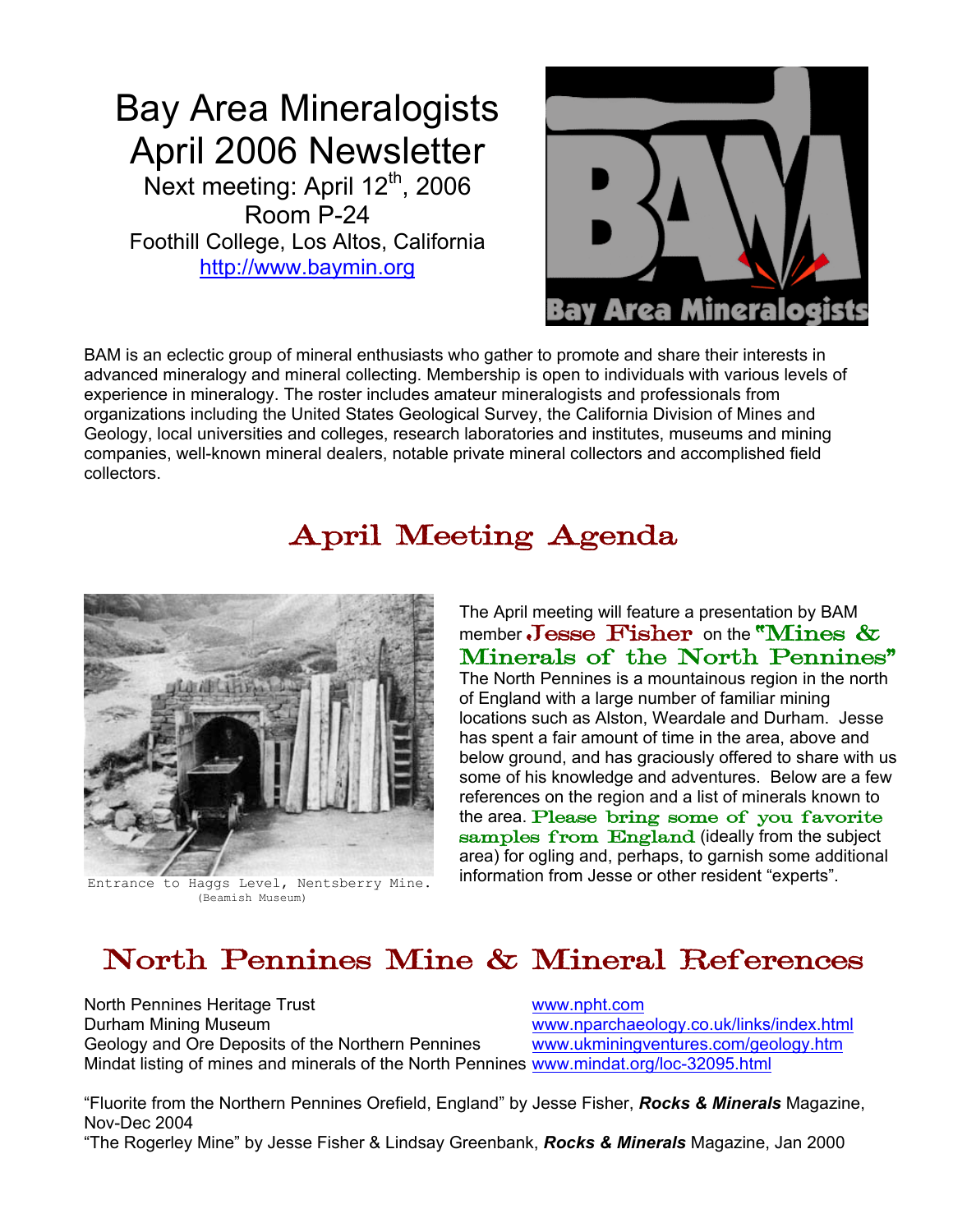# **Minerals of the North Pennines** (source: Mindat.org)

Anglesite Chrysocolla Hydrogrossular Pyrrhotite Ankerite Copper Hydroxyapophyllite Quartz Annabergite Coronadite Hydrozincite Rosasite Aragonite Covellite Covellite Jarosite Selenite Aurichalcite Cuprite Cuprite Leadhillite Siderite Azurite **Contains Diopside** Chronic Limonite Smectite Group Baryte **Dolomite** Dolomite **Linarite** Smithsonite Barytocalcite **Ferricopiapite** Magnetite Sphalerite Sphalerite Bismuthinite Fluorapophyllite Malachite Stilbite-Ca Calcite Fluorite Marcasite Sulphur Carbonate-cyanotrichite Galena Millerite Thaumasite Cerussite **Gersdorffite Gerstorffite** Nickeline **Nickeline** Ugrandite Group Chabazite Goethite Pectolite Ullmannite Chalcedony **Greenockite** Prehnite Vesuvianite Chalcopyrite Grossular Pyrite Witherite

Analcime Chlorite Hemimorphite Pyromorphite

## March Meeting Review



 Sernadite twin, MSH 12.5 x 11.5 x 4cm!

There was also some colorful discussion about the 1<sup>st</sup> annual Crystal Ball which was billed as Tucson's only adultthemed mineral show. Justin and Brandy Butt of MinWreck and The Vug

The March meeting covered two big topics: Tucson 2006 and the Revitalization of BAM. Dan Evanich gave a colorful presentation of minerals displayed at the Tucson show this year. The theme was Canadian minerals and there were some fantastic cases from the Royal Canadian Museum, the Moller's with their Yukon phosphates and the Tyson's with a variety of Canadian minerals. Dan also had a few shots of some very pricey, but gorgeous Wulfenites (what would a presentation from Dan be without a few wulfies?)



were the hosts and our own Clem Smith was a "promoter." Seems that most people took the event lightly and had a lot of fun. Organizers say that there will likely be an improved  $2^{nd}$  annual event next year.

Without breaking from tradition, Gary Moss brought in *his* McDole trophy (actually Dave Wilbur's auctioned trophy), his stack of Tucson Show Guides and errata, his 2006 search for the Archangel Micahel and a witty rundown of incredible minerals on display and up for ransom in Tucson.

John Magnasco, then took the BAMmites through a revitalization plan covering meetings, program possibilities, workshops, field trips, the BAM newsletter, marketing ideas, budget and other suggestions. The table on the last page of this newsletter is a sign up sheet that'll be at the April meeting to be filled in by all of you volunteers!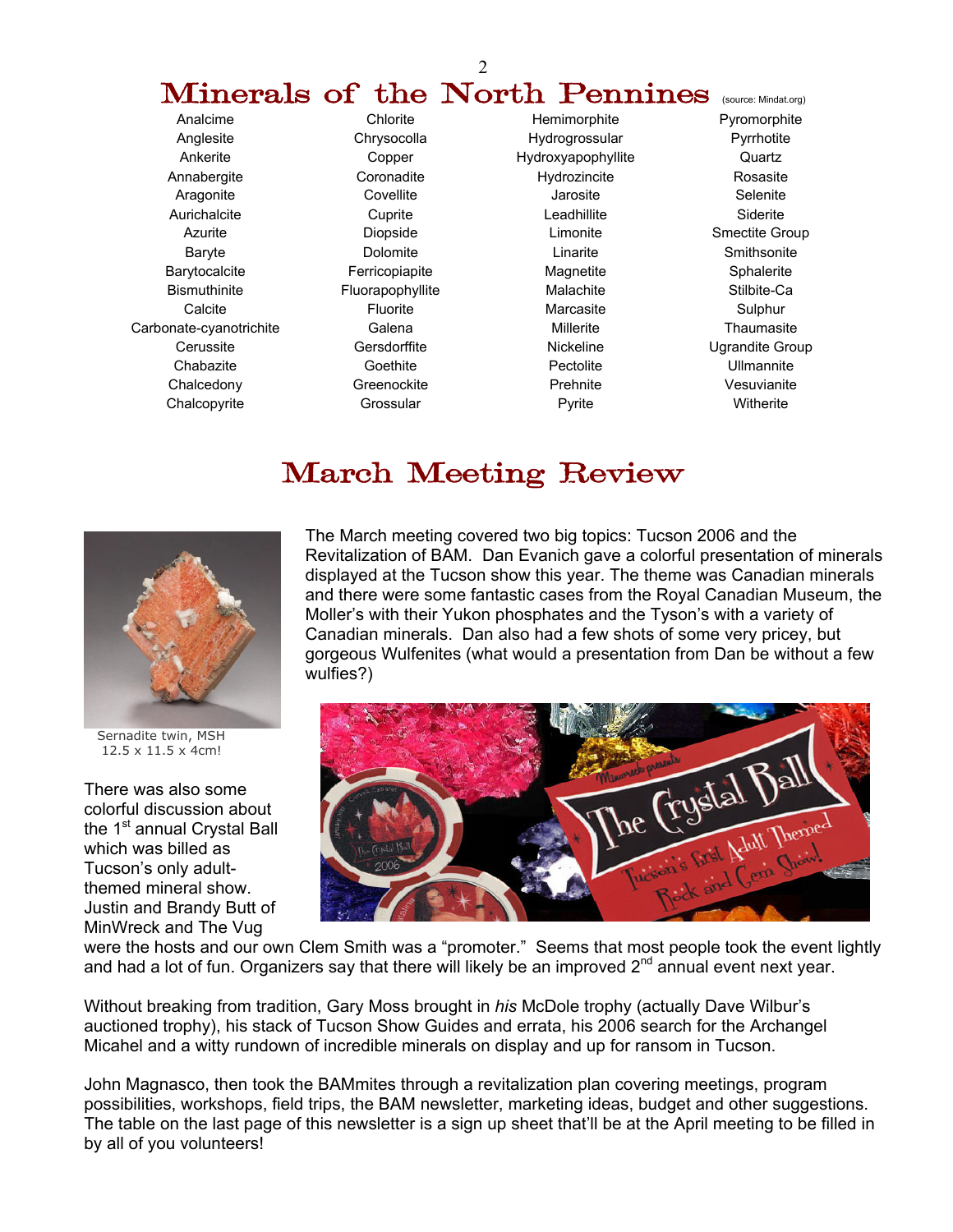## Upcoming Field Trips

April 29<sup>th</sup> or 30<sup>th</sup> One-day trip to Clear Creek Area. Contact Dan Evanich or John Magnasco<br>May 13<sup>th</sup> **Big Creek-Rush Creek Barium minerals. Contact Stan Vance @ 559-264-022** May 13<sup>th</sup> Big Creek–Rush Creek Barium minerals. Contact Stan Vance @ 559-264-0222 May 25<sup>th</sup>-29<sup>th</sup> Gold Hill Mine with stops in Nevada. Contact Dan Evanich Gold Hill Mine with stops in Nevada. Contact Dan Evanich

## Upcoming Events of Mineralogical Interest

- **Apr 15-16 Mariposa Gem & Mineral Club, "Mountains of Minerals"** Calif. State Parks Mining & Mineral Museum, Mariposa Co. Fairgrounds; Sat. 10-6, Sun. 10-4
- **Apr 21-23 Colorado Mineral & Fossil Show**, Holiday Inn Denver Central, 4849 Bannock St, Denver, CO, Fri. & Sat. 10-6, Sun 10-5. [http://www.mzexpos.com/colorado\\_spring.htm](http://www.mzexpos.com/colorado_spring.htm)
- **April 29-30 Santa Cruz Gem and Mineral Show,** Santa Cruz Civic Auditorium (corner of Center & Church), Sat. & Sun. 10-5 <http://www.scmgs.org/newsite/shows/index.html>
- **May 12-14 West Coast Gem & Mineral Show**, Holiday Inn Costa Mesa, 3131 S. Bristol St., Costa Mesa, Fri. & Sat. 10-6, Sun 10-5. [http://www.mzexpos.com/westcoast\\_spring.htm](http://www.mzexpos.com/westcoast_spring.htm)

#### BAM Contact Information

| Editor:    | John Magnasco                               |
|------------|---------------------------------------------|
|            | Phone 408-838-9186                          |
|            | Email magnasco@SBCglobal.net                |
|            | BAM site: http://www.baymin.org             |
| President: | Rick Kennedy mailto:riken@flash.net         |
| Treasurer: | John Magnasco mailto:magnasco@SBCglobal.net |

## Meetings

Meetings are held the second Wednesday of each month during the academic year (Sept  $\rightarrow$ June) with the exception of each February, which is left free for those making their way to Tucson. The location is Foothill College, Room P-24, Geology Building, Los Altos Hills, California. 8-10pm. Take Interstate 280 North from San Jose toward San Francisco to the El Monte exit and head west.